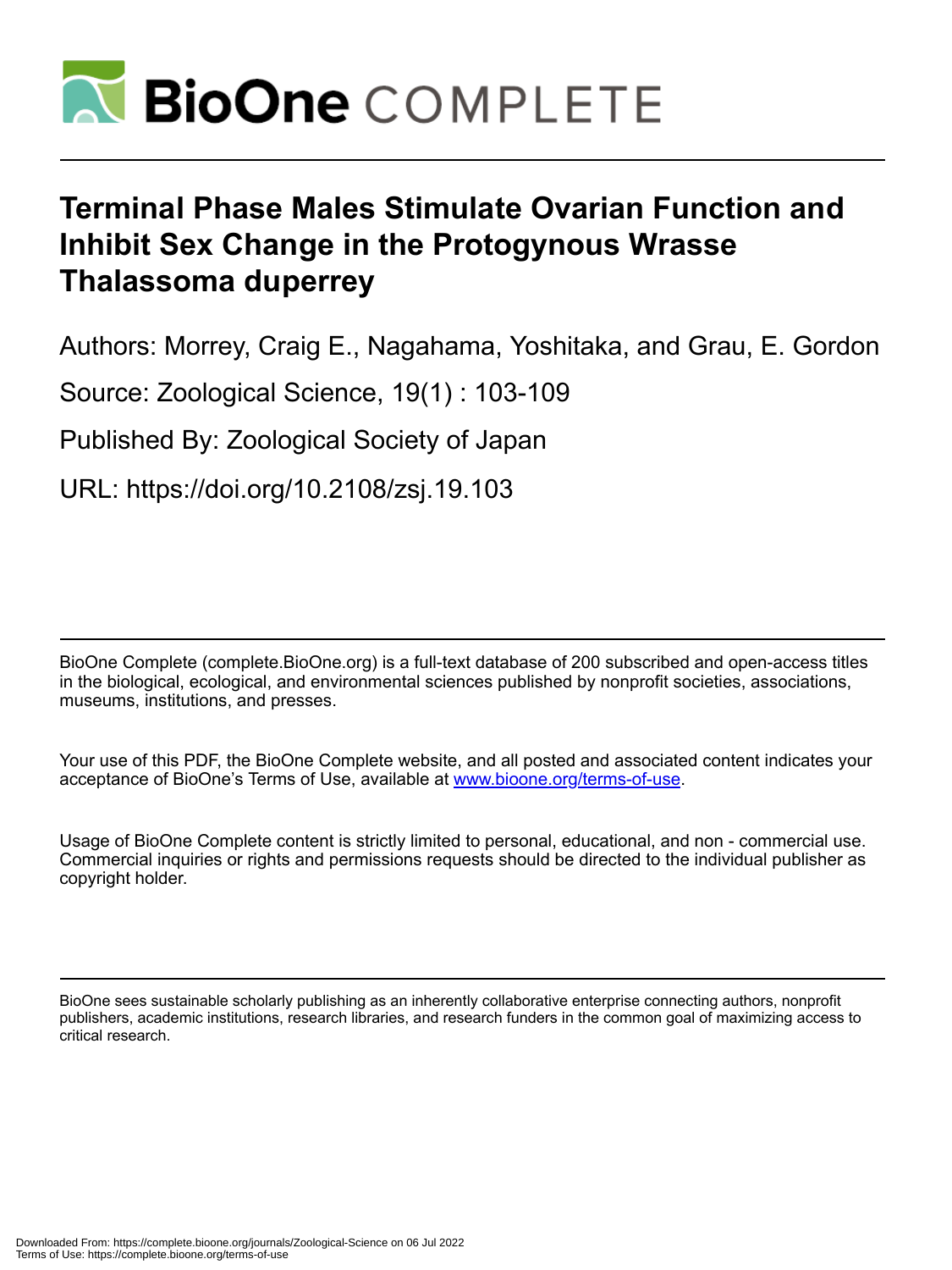# **Terminal Phase Males Stimulate Ovarian Function and Inhibit Sex Change in the Protogynous Wrasse** *Thalassoma duperrey*

Craig E. Morrey<sup>1</sup>, Yoshitaka Nagahama<sup>1,2</sup>, E.Gordon Grau<sup>3</sup>

 *Laboratory of Reproductive Biology, National Institute for Basic Biology, Okazaki 444-8585, Japan CREST, JST (Japan Science Technology and Corporation) Hawaii Institute of Marine Biology, Kaneohe, Hawaii 96822, U.S.A.*

**ABSTRACT**—Under experimental conditions, the probability of sex change in the protogynous wrasse *Thalassoma duperrey* is determined largely by an individual's relative size within a social group. Natural populations, however, contain two distinct male phenotypes that may also play a role in regulating sex change. To investigate potential effects of male phenotype, the ability to change sex, ovarian histology and serum estradiol-17β levels were examined in females maintained under controlled social settings. Large females housed with smaller or larger terminal phase males had significantly larger gonadosomatic indices than females housed singly, with other females or with smaller initial phase males. Similarly, ovaries of females housed with terminal phase males showed no histological evidence of sex change, whereas large females from other social groupings were in advanced stages of sex change. These results demonstrate terminal phase males inhibit sex change regardless of their size relative to the female. Furthermore, gonadosomatic indices, ovarian histology, and serum estradiol-17β levels of females housed with terminal phase males indicate normal ovarian function whereas ovaries of other treatment groups appear quiescent or are undergoing sex change. Consequently, terminal phase males may be required for normal ovarian development which may, in turn, inhibit sex change in *T. duperrey*.

**Key words**: sex change, male phenotype, gonadal function, social setting, teleost fish

# **INTRODUCTION**

Sex determination is a primary event during reproductive development. In many teleost fishes, sex determination is extremely flexible as evidenced by the naturally occurring phenomenon of hermaphroditism. Simultaneous hermaphrodites (Fisher, 1987; Fisher and Hardison, 1987) often have mature ovotestes allowing the "male/female" to change quickly in response to environmental conditions such as spawning behaviors of potential mates. By contrast, the more common sequential hermaphrodites show extensive restructuring and redevelopment of the existing reproductive system (Nakamura *et al*., 1989; Cardwell and Liley, 1991) or a simultaneous regression and recrudescence of the respective portions of the gonad (Chang *et al*., 1995).

*Thalassoma duperrey*, the Hawaiian saddleback wrasse, is a diandric, protogynous hermaphrodite (Ross, 1982). Individuals mature initially as males or females. Under

\* Corresponding author: Tel. +81-564-55-7552; FAX. +81-564-55-7556. E-mail: morrey@nibb.ac.jp appropriate social conditions, male or female initial phase (IP) fish become terminal phase (TP) males. Whereas IP males change their reproductive role, females actually change their functional sex. In addition to several changes in behavioral and secondary sexual characteristics, the gonad is significantly restructured. The testes of IP males become significantly smaller with numerous, large Leydig cells (Hourigan *et al*., 1991). Ovaries, which have no detectable testicular tissue prior to sex change, develop into fully functional testes.

Early investigations of the social conditions favoring sex change in *T. duperrey* identified relative body size as the most important factor determining the probability of a female changing sex. When experimentally paired, smaller individuals including IP males stimulate large females to change sex (Ross *et al*., 1983). Larger individuals presumably inhibit the smaller IP fish from becoming TP males. Relative size within a larger social group also determines the probability of sex change in *T. duperrey*. A threshold ratio of small (stimulating) individuals to larger (inhibiting) individuals must be reached before a female undergoes sex change (Ross *et al*., 1990). Based on this experimental evidence, Ross *et al.*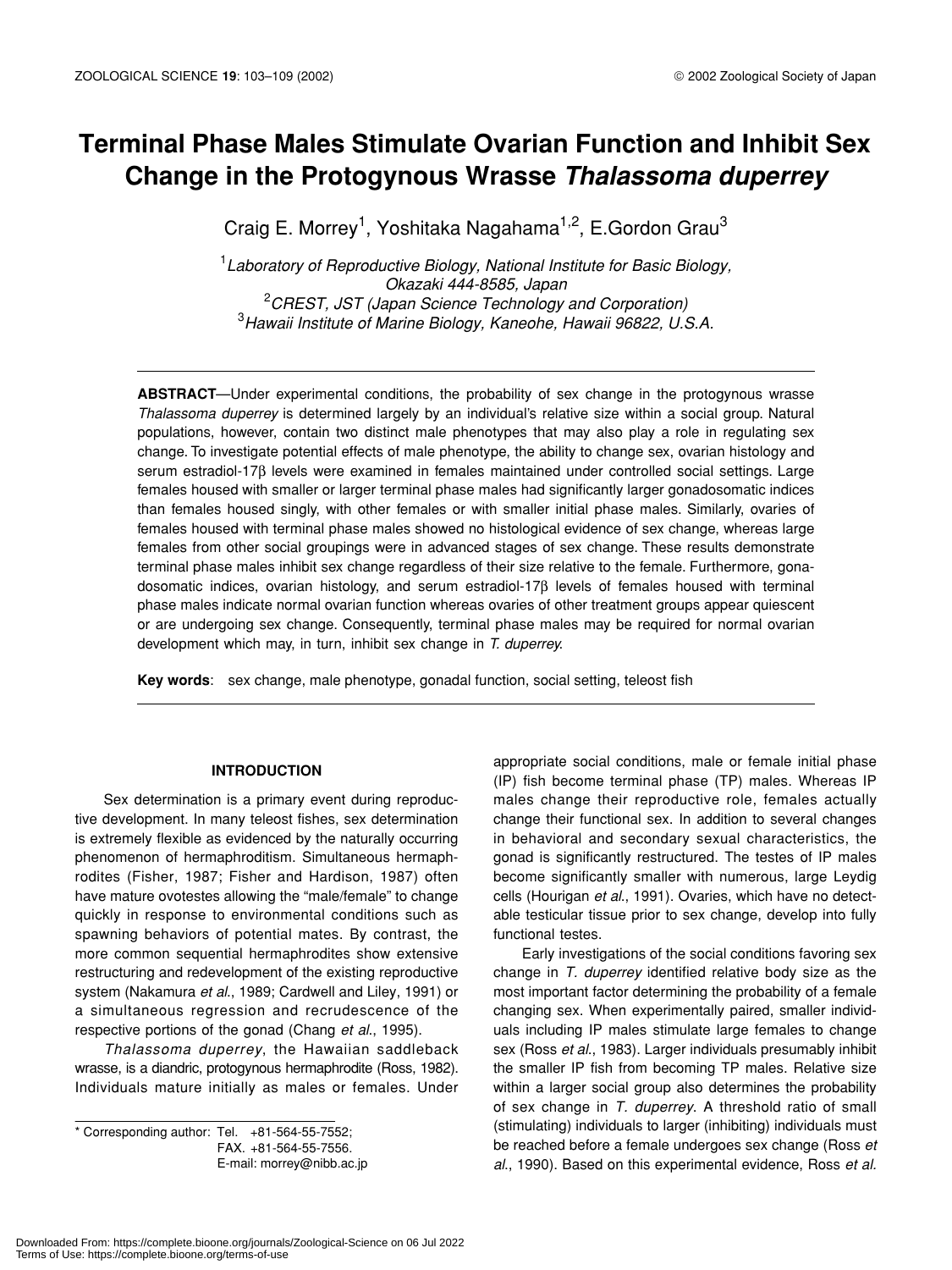(1990) proposed the "relative-size" hypothesis for the regulation of sex change in *T. duperrey.*

Natural populations of *T. duperrey*, however, contain two, distinct male phenotypes (Ross, 1982; Hourigan *et al*., 1991). IP males mature initially as small males with large testes, group spawn or cuckold TP males. TP males, derived from females via sex change or IP males via role change, are larger, more brightly colored, and have much smaller testes with more numerous, larger Leydig cells than IP males. TP males also have much higher circulating concentrations of androgens, particularly the dominant fish androgen 11-ketotestosterone. In contrast to IP males, TP males defend spawning sites and spawn with individual females. While it is generally assumed that these differences relate to the alternative mating tactics of the males, little is known regarding their importance, if any, in the control of sex change and/or female function in *T. duperrey*.

In the study by Ross *et al*. (1983), IP males were clearly



**Fig. 1.** Photomicrographs of the histological progresssion of sex change in *T. duperrey*. A, Stage 1 ovary with vitellogenic (V) and previtellogenic (PV) follicles. B, Stage 2 transitional gonad with degenerating vitellogenic follicles (DV). C, Stage 4 transitional gonad with proliferating spermatogonia and spermatogenic crypts. Arrows indicate degenerating pre-vitellogenic follicles. D, Stage 5 transitional gonad with all stages of spermatogenesis. The ovarian cavity (OC) is visible in all sections. A-D, X 240.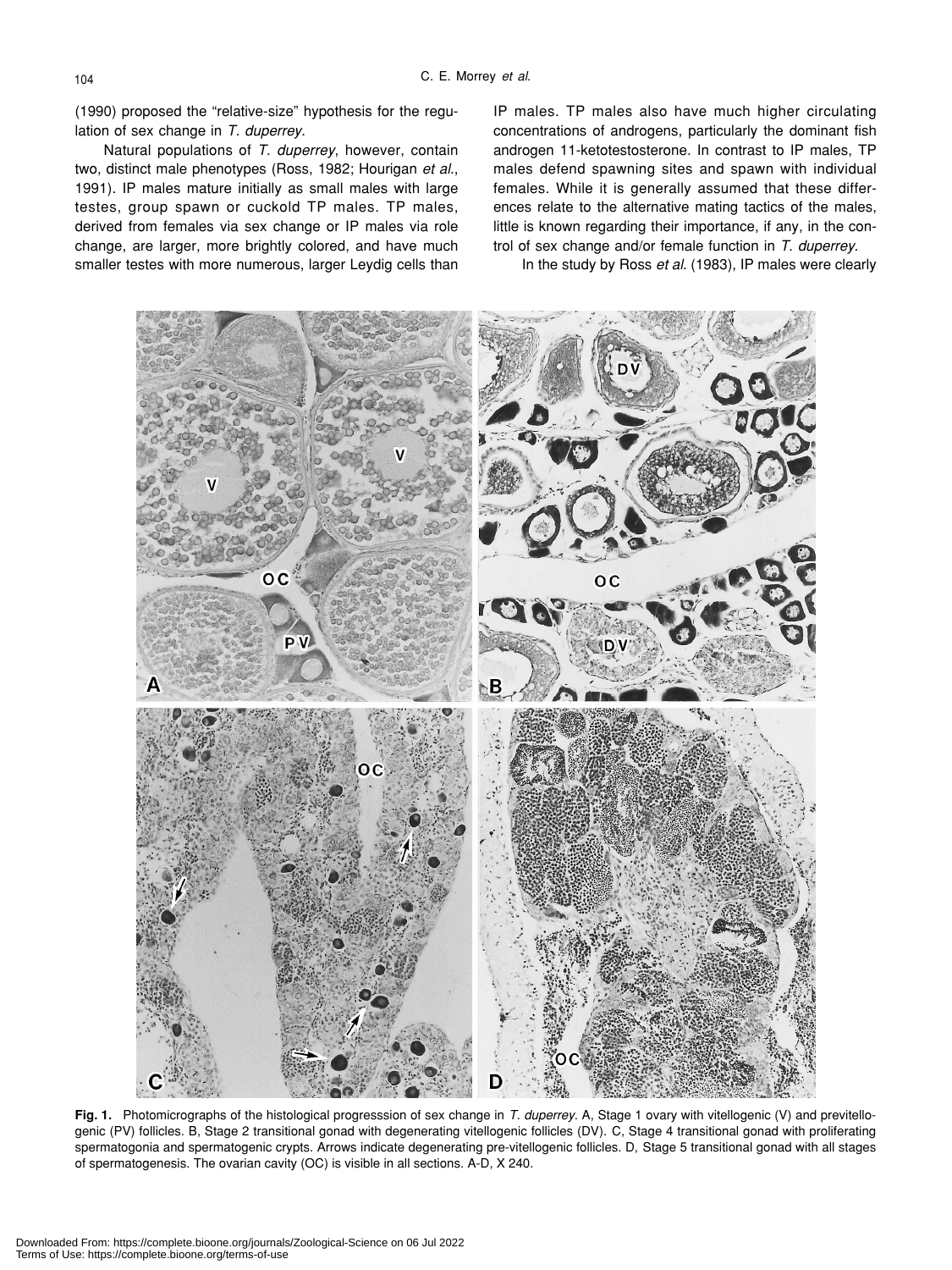shown to stimulate sex change of IP females, but experimental design made assessment of the effect of TP males on sex change difficult. A tactile barrier separating a small TP male and female from a test pair of females may have prevented the largest female from perceiving unique behavioral and physiological attributes of the small TP male. Furthermore, the presence of numerous small, stimulatory fish may have compensated for any inhibitory cues from the TP male.

To further investigate potential effects of the TP phenotype on the control of sex change, various social groups were maintained to determine the largest female's ability to initiate and/or complete sex change. In this study, failure of a large female to change sex when housed with a smaller TP male indicates that the TP phenotype effectively inhibits sex change regardless of the TP male's relative size. Comparison of criteria for ovarian development of females from different experimental groups also provides insight into possible effects of male phenotype on female reproductive function and/or mechanisms that inhibit sex change.

# **METHODS AND METHODS**

#### **Animals**

To account for normal, lunar variation in ovarian development, *T. duperrey* were collected by hook and line from Kaneohe Bay (Oahu, Hawaii) within 2 days of the full moon, a period of high spawning activity. Sex was determined by applying light abdominal pressure to elicit gamete release. Animals that did not release sperm were assumed to be female. TP males were distinguished from IP males on the basis of body size, coloration, and the relative amount of milt released. Subsequent histological analysis confirmed the reliability of this method for determining sex (98% correct, C.E.M.). All animals were treated humanely and in accordance with University of Hawaii and Federal guidelines.

#### **Experimental Conditions**

After length measurements were taken, the following social groups were established in floating Vexar (Internet, Inc., Minneapolis, MN) cages  $(1m^3)$  in the Hawaii Institute of Marine Biology lagoon:

| A) Isolated: |  | isolated female; |  |  |
|--------------|--|------------------|--|--|
|              |  |                  |  |  |

|     |  | B) Small TP: large female, small TP male, small female; |  |  |  |
|-----|--|---------------------------------------------------------|--|--|--|
| - - |  | _____                                                   |  |  |  |

- C) Large TP: large TP male, large female, small female;
- D) Small IP: large female, small IP male, small female;
- E) Female: large female, 2 small females.

Within each social group the largest individual was a minimum of 5 mm larger than the other fish. To insure the presence of at least one stimulatory cue, a small female was included in all groups except isolated females. For purposes of comparison, the largest female of each experimental group was defined as the predicted sex changer, i.e. the individual developing a testis in place of an ovary, based upon the prevailing hypothesis (relative size). All other females were classified as non-sex changing, stimulus fish. Animals were able to forage on algae and invertebrates growing on the cages. In addition, diet was supplemented with chopped squid to satiation 4 times per week.

#### **Sample collection**

After one lunar cycle individuals were sacrificed by immersion in a lethal concentration of MS-222 (Sigma, St. Louis, MO). Following measurements of standard length and body weight, blood samples were obtained and allowed to clot for approximately 4 hr on ice. Following centrifugation, serum samples were frozen for subsequent estradiol-17β (E2) analysis. Gonads were removed and weighed. Gonads were then fixed in Bouin's fixative for approximately 14 hr and stored in 70% EtOH.

#### **Histological analysis**

After dehydration and paraffin embedding, gonads were sectioned at 7 µm. Standard histological slides were prepared using hematoxylin and eosin to identify evidence of sex change. Although gonadal restructuring is a gradual process, sex change in *T. duperrey* has been divided into six distinct stages (Nakamura *et al*., 1989). Stages 1-3 represent the degeneration of the ovary with the appearance of a few spermatogonia in Stage 3 (Fig. 1A, B). Stages 4-6 represent the development of the testis and onset of spermatogenesis (Fig. 1C, D). Individual gonads were considered to be undergoing sex change if spermatogonia were present. Late Stage 4 / early Stage 5 gonads were considered to be TP testes as spermatogenesis had already begun. Gonads without evidence of testicular development / spermatogonia were classified as non-sexchanging ovaries.

#### **Estradiol-17**β **Analysis**

Serum samples were assayed in duplicate using a commercially-available E2 ELISA (Cayman Chemical, Ann Arbor MI) according to manufacturerís protocol. Following validation of parallelism on non-extracted, pooled serum samples (1x=83.7pg/ml; 2x=168.5 pg/ml; 4x=389.7pg/ml), samples were assayed directly. Intra- and inter-assay variations were 4.8% and 5.1%, respectively. All data are presented as pg of E2/ ml of sera.

#### **Statistical Analysis**

Gonadosomatic indices (GSI) were calculated as (gonad weight)×100/ body weight. Mean GSIs and E2 concentrations for all treatment groups were compared using analysis of variance (ANOVA). Log 10 transformations were performed to satisfy



**Fig. 2.** Gonadosomatic indices of the predicted sex changer (largest female) of each social group. Bars represent the mean  $\pm$  SEM of the number of individuals shown in parentheses. Different letters represent statistically different values (p≤0.05). The asterisk represents a statistical difference at p≤0.1.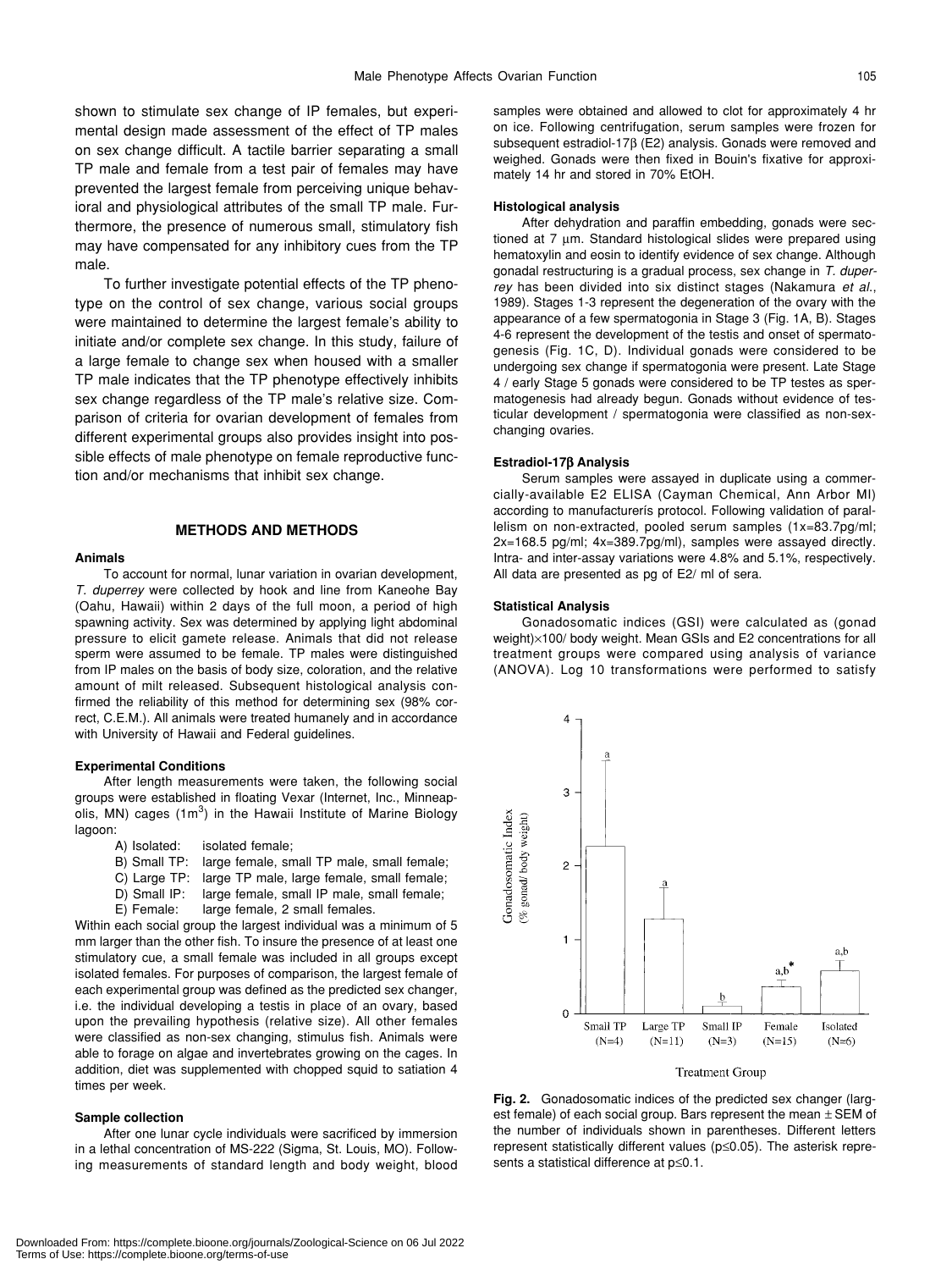ANOVA assumptions of normality and equal variance. Pair-wise analyses were completed using Bonferroni's t-test or Student-Newman-Keuls t-tests. Statistical significance was defined at  $p \le 0.05$ .

# **RESULTS**

Large females housed with either a smaller or larger TP



**Fig. 3.** Serum E2 concentrations of the predicted sex changer of each social group. Bars represent the mean  $\pm$  SEM of the number of individuals shown in parentheses.



**Fig. 4.** The percentage of predicted sex changers' gonads from each social group showing histological evidence of sex change (i.e. detectable spermatogonia; open bars) or containing vitellogenic follicles (hatched bars). Sample size is shown in parentheses. Aster-

isks represent statistical differences at p≤0.05.



**Fig. 5.** Gonadosomatic indices of the small stimulus females from each treatment group before (A) or after (B) reclassification of individuals based on the completion or near completion of sex change. Bars represent the mean  $\pm$  SEM of the number of individuals shown in parentheses. Different letters represent statistically different values (p≤0.05).

male had significantly larger GSIs compared with the predicted sex changer (largest female) of the small IP male treatment group (Fig. 2). Similarly, GSIs of large females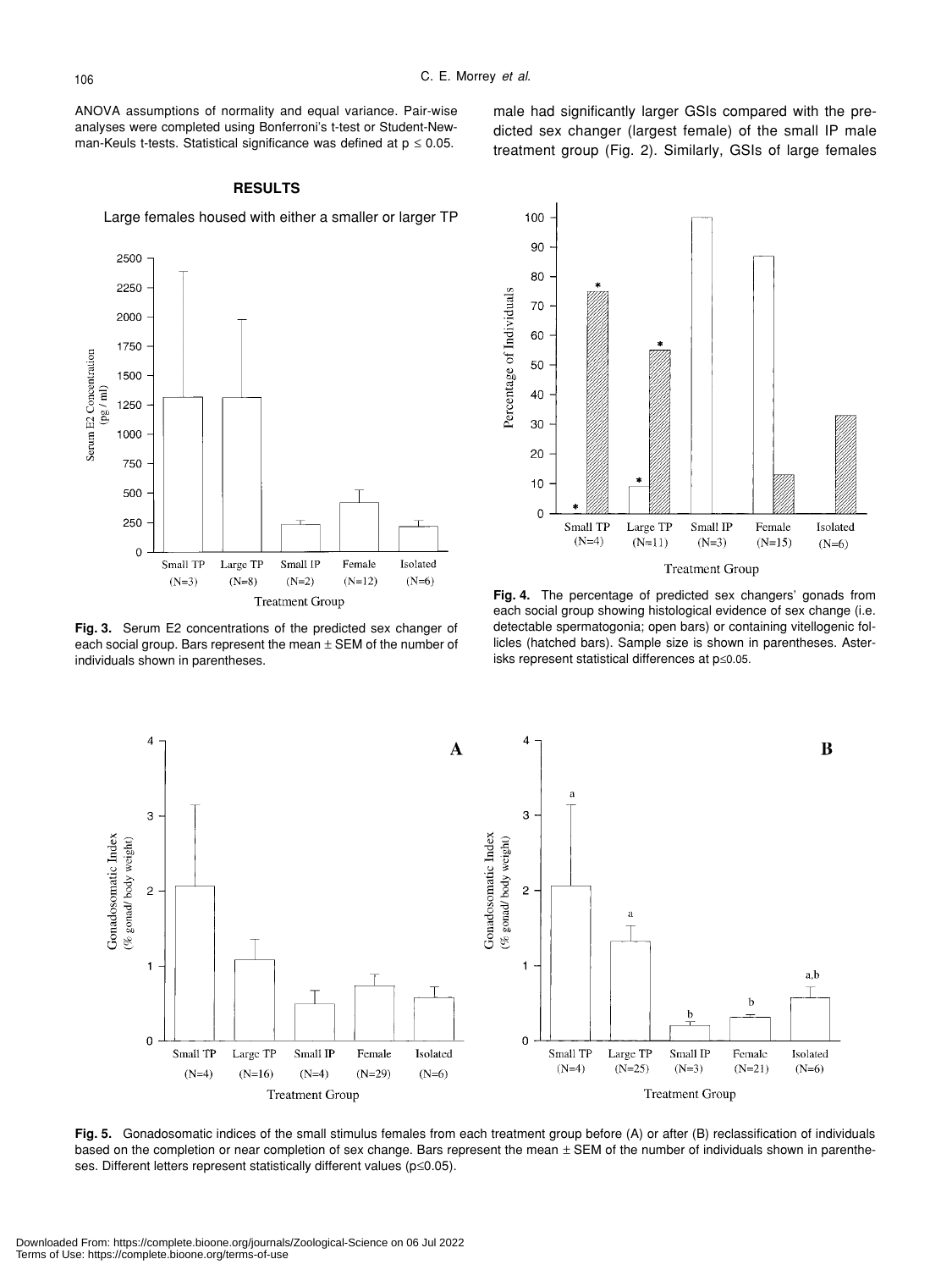housed with TP males were also higher than those of the largest female of the all female group. Two large females from the all female group did not initiate sex change throughout the experiment, thus affecting significance levels (p≤0.1). When these individuals are removed, however, the differences in the GSIs of the TP treatments and the all female group are statistically significant (p≤0.05). In contrast, GSIs of large females housed with a small IP male were not different from the female group values. Isolated females had GSIs that were not significantly different from those of any other treatment.

Serum E2 concentrations of the predicted sex changer in the TP male treatment groups varied considerably (Fig. 3). Although no definite correlations were drawn, the variations appear to be related to the stage of vitellogenesis and possible spawning as evidenced by the presence of postovulatory follicles in several of the ovaries. Nevertheless, mean serum E2 concentrations of the predicted sex changers from the TP treatment groups were much higher than the mean serum E2 concentrations of all other treatments.

Histological evidence of sex change was consistently seen in the predicted sex changer from the female and small IP male treatment groups (p≤0.05; Fig. 4). Four individuals from the female group and one individual from the small IP group had either completed sex change or were in advanced stages (Fig. 1C, D). Females housed with TP males generally had vitellogenic ovaries indistinguishable from normally developing ovaries (Fig. 1A; Fig. 4). A single individual from the large TP treatment was in Stage 5. Several of the large females housed with TP males had hydrated oocytes and/or post-ovulatory follicles present in



**Fig. 6.** Serum estradiol-17β (E2) concentrations of the small stimulus females of each social group after reclassification of individuals that completed sex change. Bars represent the mean  $\pm$  SEM of the number of individuals shown in parentheses. Different letters represent statistically different values (p≤0.05).



**Fig. 7.** The percentage of small stimulus females from each social group with vitellogenic follicles in the ovary. Sample size is shown in parentheses. The asterisk represents a statistical difference at p≤0.05.

the ovary indicating imminent or recent spawning, respectively. Although a few vitellogenic follicles were present, ovaries of isolated females were mainly comprised of previtellogenic follicles; however, spermatogonia were not found (Fig. 1A, B; Fig. 4).

To identify potential effects of the male phenotype on ovarian function independent of sex change, GSIs and serum E2 concentrations of small stimuli fish were also compared. GSIs of stimuli fish housed with TP males were larger than those of stimuli fish of the female and small IP treatments as well as those of isolated females (Fig. 5A). The differences became statistically significant when the stimuli fish housed with individuals which had become functional TP males by the end of the experiment were reclassified as members of the large TP male treatment rather than the female and small IP male treatment groups (Fig. 5B). Serum E2 concentrations (Fig. 6) and the percentage of vitellogenic ovaries (Fig. 7) were statistically (p≤0.05) higher in stimuli fish housed with TP males than in stimuli fish from any other treatment group or isolated females.

## **DISCUSSION**

The results of this study clearly indicate that male phenotype has important implications beyond alternative mating tactics in the diandric hermaphrodite *T. duperrey*. While females housed with TP males had functional ovaries, females housed with IP males or other females changed sex. These results suggest that the presence of TP males, but not IP males, inhibits sex change and stimulates female function. The "active" maintenance of ovarian function through the presence of TP males may, therefore, represent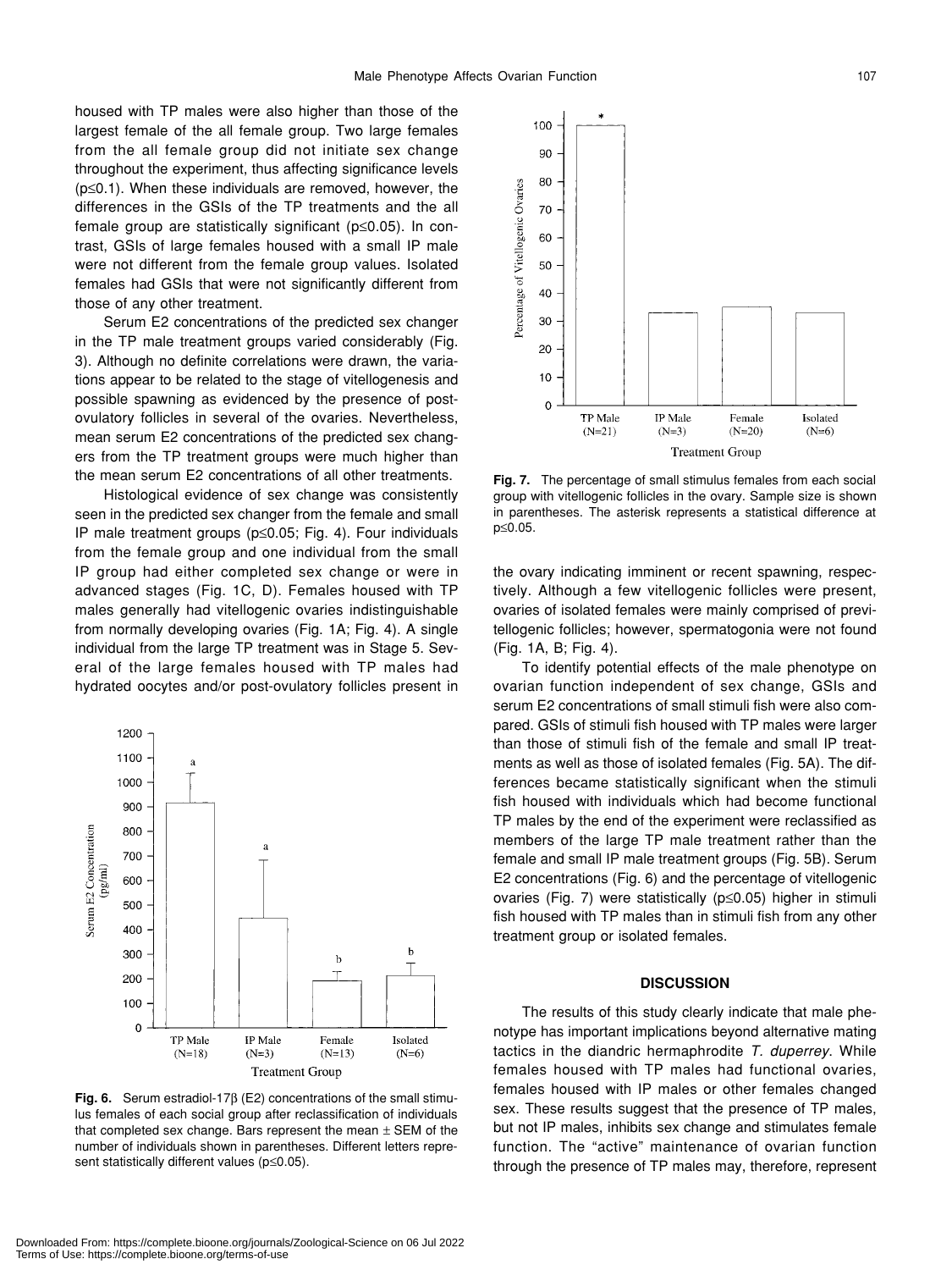a mechanism that inhibits sex change in *T. duperrey.*

*T. duperrey* ovaries, unlike those of many hermaphroditic species, have no distinguishable primordial testicular tissue prior to sex change (Nakamura *et al.*, 1989). Once sex change has been initiated, ovarian degeneration and testicular development occur as essentially separate developmental events. Supported by the failure of isolated females to change sex despite ovarian regression, this temporal separation suggests that sex change may be under the control of mutually exclusive inhibitory and stimulatory mechanisms. Following removal of the inhibition, the animal requires a specific stimulatory cue to initiate testicular development and complete the process of sex change.

The "relative-size" hypothesis suggests that interactions with larger or smaller fish of any sexual phenotype inhibit or stimulate sex change, respectively. Given the importance of social cues in initiating physiological sex change in *T. duperrey* as well as the profound effects of social interactions on the reproductive biology of gonochoristic fishes (eg. Degani, 1993; Degani and Schreibman, 1993), closer examination of potential effects of male phenotypes on female reproduction was warranted. Interestingly, consideration of the male phenotype (IP or TP) with respect to sex change does not usually violate the "relative size" hypothesis. IP males and females have similar size distributions in the population (Ross, 1982). The wide range in size allows the presence of larger and smaller IP males relative to a female. In contrast, TP males are typically the largest individuals in local populations; however, overlap in size ranges of the entire population allowed the experimental separation of size from other characteristics of the TP phenotype in this study.

To assess the effects of various social groupings on the sex-changing capabilities of large females that were predicted by the "relative size" hypothesis to change sex, we compared gonadosomatic indices, serum E2 concentrations, and gonadal histology between treatments. The onset of sex change is characterized by a rapid decline in GSI and low serum E2 levels (Nakamura *et al*., 1989). As these parameters may also vary with the ovarian cycle and season (Hourigan *et al*., 1991; Hoffman, 1987), gonadal histology was utilized to confirm the progression of sex change. Based on all criteria, the predicted sex changer from the small TP male treatment had no evidence indicating sex change. Similar results were obtained in the large TP male treatment in which the largest female was not expected to change sex. The single individual that changed sex in the large TP treatment likely represents a minor limitation in the methodology for determining sex prior to establishing social groups. As the animals were collected directly from the reef, it is possible that some individuals would be undergoing sex change at the time of collection. It is impossible to account for this without sacrificing the animal; however, the likelihood of catching a transitional fish is too low to warrant further consideration. Nevertheless, these results clearly indicate that TP males inhibit sex change regardless of their relative size within a social group.

In contrast, the predicted sex changers from the small IP male treatment had significantly smaller GSIs, lower E2 concentrations and histological evidence of sex change. This confirms that the TP phenotype, not the mere presence of a male, inhibits sex change. Similarly, the predicted sex changers from the female treatment with two exceptions also underwent sex change according to the criteria applied. The time required to initiate and/or complete sex change varies considerably and may depend on the degree of social stimulation (unpublished data). Consequently, the two individuals from this group that did not initiate sex change may have required more time than was allotted in the experimental design. Isolated females had intermediate GSIs and E2 levels but no histological evidence of sex change suggesting a reproductively inactive state, further supporting the critical nature of social cues for normal reproduction and/or sex change in *T. duperrey*. Taken together, these results indicate that, in the absence of TP males, the "relative size" hypothesis reliably predicts the social control of sex change; however, the TP phenotype is likely to play a predominant role under natural conditions.

The inhibition of sex change was paralleled by an effect of the TP phenotype on ovarian development. Large females housed with TP males had GSIs and serum E2 levels comparable to those of females sampled from the reef during the season of highest reproduction (Nakamura *et al*., 1989; Hoffman, 1987). The preponderance of vitellogenic follicles or evidence suggesting impending spawning argues for normal ovarian function in these individuals. In contrast, isolated females had GSIs and E2 concentrations similar to those of females sampled during the season of lowest reproduction. Ovaries of isolated females appeared histologically quiescent. These results suggest the TP phenotype stimulates ovarian development relative to isolated fish, but the highly social nature of *T. duperrey* cautions against drawing strong conclusions from these data alone.

Large females presumably initiate sex change as soon as they detect the absence of the inhibitory TP male and the presence of the stimulatory fish. Consequently, it is difficult to determine whether the differences seen between females housed with or without a TP male are a result of stimulation by the TP male, degeneration of the ovary which accompanies sex change, or a combination of both. The small, stimulatory fish included in our treatment groups, however, allow comparison of the criteria for ovarian development in social groups independent of sex change. Small females housed with TP males showed normal ovarian development as indicated by GSIs similar to those seen in large females from the same treatment groups and females from the reef. Small females housed with an IP male or female, however, had small GSIs similar to those of isolated females indicating arrested development. The difference between the TP treatments and other treatments became more profound when a few individuals that had completed or were in advanced stages of sex change were reclassified as TP males. Once again, the apparent dependence on social cues of reproduc